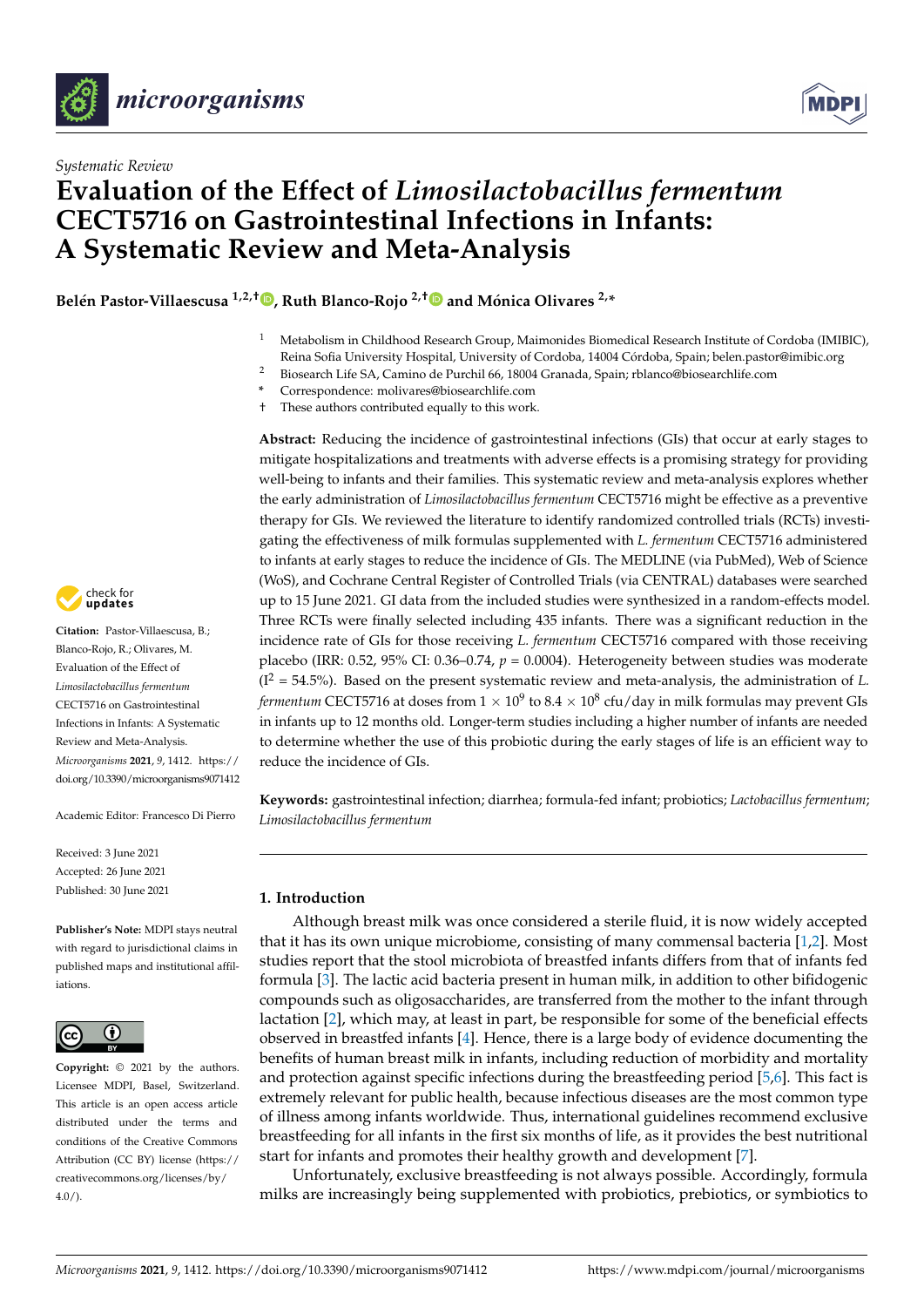achieve a similar intestinal microbiota composition in formula-fed infants to in breastfed children [\[4\]](#page-10-3). The European Society of Pediatric Gastroenterology, Hepatology, and Nutrition (ESPGHAN) Committee on Nutrition states that supplementation of infant or follow-on formulas with a few probiotics may be associated with a reduction in the risk of nonspecific gastrointestinal infections (GIs) as well as antibiotic use [\[8\]](#page-10-7).

Scientific evidence supporting the use of probiotics for the prevention of infectious diseases is only emerging, though the results appear to be promising. Previously known as *Lactobacillus fermentum* CECT5716, it is currently named, according to the recent nomenclature, *Limosilactobacillus fermentum* CECT5716 [\[9\]](#page-10-8). This probiotic is naturally present in breast milk [\[10\]](#page-10-9) and it has been proposed as a probiotic for formula milk due to its safety and functional [\[11\]](#page-10-10), anti-infectious [\[12\]](#page-10-11), immunomodulatory [\[13\]](#page-10-12), and anti-inflammatory [\[14,](#page-10-13)[15\]](#page-10-14) properties. This strain is also able to colonize the mammary gland when administered orally in a capsule to lactating mothers [\[16\]](#page-10-15). Additionally, such supplementation is considered an efficient strategy for the treatment and prevention of infectious mastitis during lactation [\[16–](#page-10-15)[18\]](#page-10-16).

In this study, we thoroughly examined the effect of *L. fermentum* (CECT5716 Lc40) on the incidence rate of GIs in infants using a systematic review. Subsequently, we aimed to statistically guarantee the robustness of the evidence through synthesized the data from the clinical studies in a meta-analysis.

#### **2. Materials and Methods**

This review was conducted following the Preferred Reporting Items for Systematic Reviews and Meta-Analyses (PRISMA) statement (Supplementary Material S1) [\[19\]](#page-10-17).

#### *2.1. Eligibility Criteria*

This work considered randomized controlled trials (RCTs) evaluating the effectiveness of *L. fermentum* CECT5716 for the prevention of GIs in infants in comparison with placebo. To be selected for analysis, studies had to meet the participants, intervention, control, outcome, and study design (PICOS) criteria [\[20\]](#page-10-18). Hence, eligible populations were healthy female and male infants who were being fed infant formula. Ethnicity was not an inclusion criterion. All doses and forms of *L. fermentum* CECT5716 administration were included. The GI incidence was the main outcome. Regarding the study design, prospective, parallel, and crossover RCTs were included. The study sample size was not restricted. To be considered for the full-text screening phase, the abstract had to be available in English or Spanish. Conference abstracts, case reports, ecological studies, and letters to the editor were excluded, as were those studies with cohort or case-control design and those analyzing the effect of other probiotics and/or bioactive compounds as the only intervention.

### *2.2. Search Strategy*

We conducted a systematic, computerized literature search from inception until 15 June 2021 in the following three electronic databases: MEDLINE (via PubMed), Web of Science (WoS), and Cochrane Central Register of Controlled Trials (via CENTRAL). We created a search strategy combining index terms and keywords related to (1) "Lactobacillus fermentum CECT5716, Limosilactobacillus fermentum", (2) "gastrointestinal infections", and (3) "childhood". No filters were applied to ensure the sensitivity of the search. The detailed search strategies used for the respective databases are presented in Supplementary Material S2. The reference lists of the included studies and similar reviews were hand-searched independently by two reviewers (B.P.-V. and R.B.-R.) to identify additional studies. Finally, complementary internet searches were conducted, and two trial registries (*ClinicalTrials.gov*: [http://www.clinicaltrials.gov,](http://www.clinicaltrials.gov) accessed on 15 June 2021, and EU Clinical Trials Register: [http://www.clinicaltrialsregister.eu,](http://www.clinicaltrialsregister.eu) accessed on 15 June 2021) were additionally revised.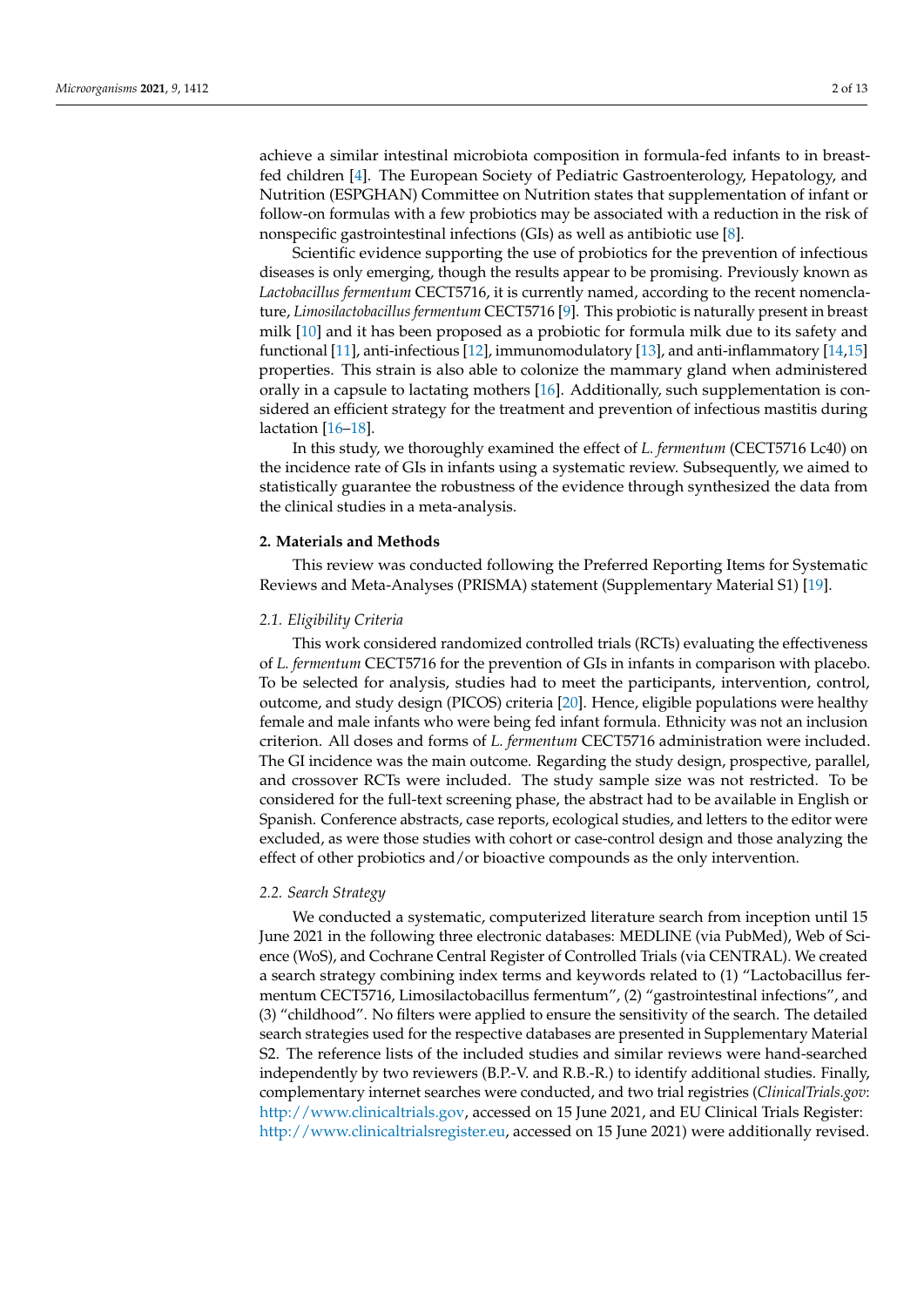#### *2.3. Study Selection*

After the removal of duplicate studies, titles, abstracts, and full texts were screened according to the aforementioned selection criteria. Two researchers (B.P.-V. and R.B.- R.) completed all steps of the screening process independently, and discrepancies were resolved by discussion; if necessary, another reviewer was consulted (M.O.). During the full-text screening, a list with references not meeting eligibility criteria was kept, with notes for the reasons for exclusion. Data on the study design, population characteristics, exposures, comparator/control groups, outcomes, statistical methods, and results were assessed independently by two reviewers (B.P.-V. and R.B.-R.). Differences were resolved by discussion.

#### *2.4. Data Extraction and Assessment of the Risk of Bias*

Cochrane Review Manager (RevMan) (Computer program, Version 5.4. Copenhagen: The Nordic Cochrane Centre, The Cochrane Collaboration, 2011) was used for data extraction. Data for the authors, year of publication, language, study characteristics, participant description, intervention characteristics, outcomes, and statistical analysis were extracted independently by two reviewers (B.P.-V. and R.B.-R.). Differences were resolved by discussion. The number of GI events was used as the unit of analysis. For studies with more than one intervention arm, only arms relevant to the review and meeting the inclusion criteria were extracted. For missing data, authors of eligible RCTs were contacted via email. The most relevant data are summarized in Table [1.](#page-3-0) The reviewers independently, but without being blinded to the authors or journal, assessed the risk of bias in the studies that met the inclusion criteria. A summary graphic of the risk of bias assessment was created using RevMan, Version 5.4 (The Nordic Cochrane Centre, Copenhagen, Denmark), which includes the following criteria: adequacy of sequence generation, allocation concealment and blinding of participants, personnel and outcome assessment, extent of loss to follow-up, i.e., the proportion of patients for whom the investigators were not able to determine outcomes (incomplete outcome data), and other biases not classified (e.g., use of invalidated outcome measures) that must be reported. The classification was low risk of bias or high risk of bias and unclear bias when the study did not provide sufficient data to assess the bias risk [\[21\]](#page-10-19).

#### *2.5. Data Synthesis*

We pooled data from the trials we judged to be clinically homogeneous using RevMan 5.4, and meta-analyses were performed with STATA v.14.0 software (Stata Corp LLC, Lakeway Drive, College Station, TX, USA). Dichotomous outcomes from the results of individual studies and pooled statistics are reported as the incidence rate ratio (IRR) between experimental and control groups with the 95% confidence interval (95% CI). The IRR and 95% CI were extracted from individual studies and combined to obtain a pooled IRR and 95% CI by the generic inverse variance method. As heterogeneity among the studies was suspected, a random-effects model was applied. Heterogeneity was quantified by  $I^2$  (interpreted as the percentage of the total variation between studies attributable to heterogeneity rather than to chance). We considered an I<sup>2</sup> statistic value of 0% to 40% as low heterogeneity, 41% to 60% as moderate heterogeneity, 61% to 90% as substantial heterogeneity, and over 91% as considerable heterogeneity [\[20\]](#page-10-18).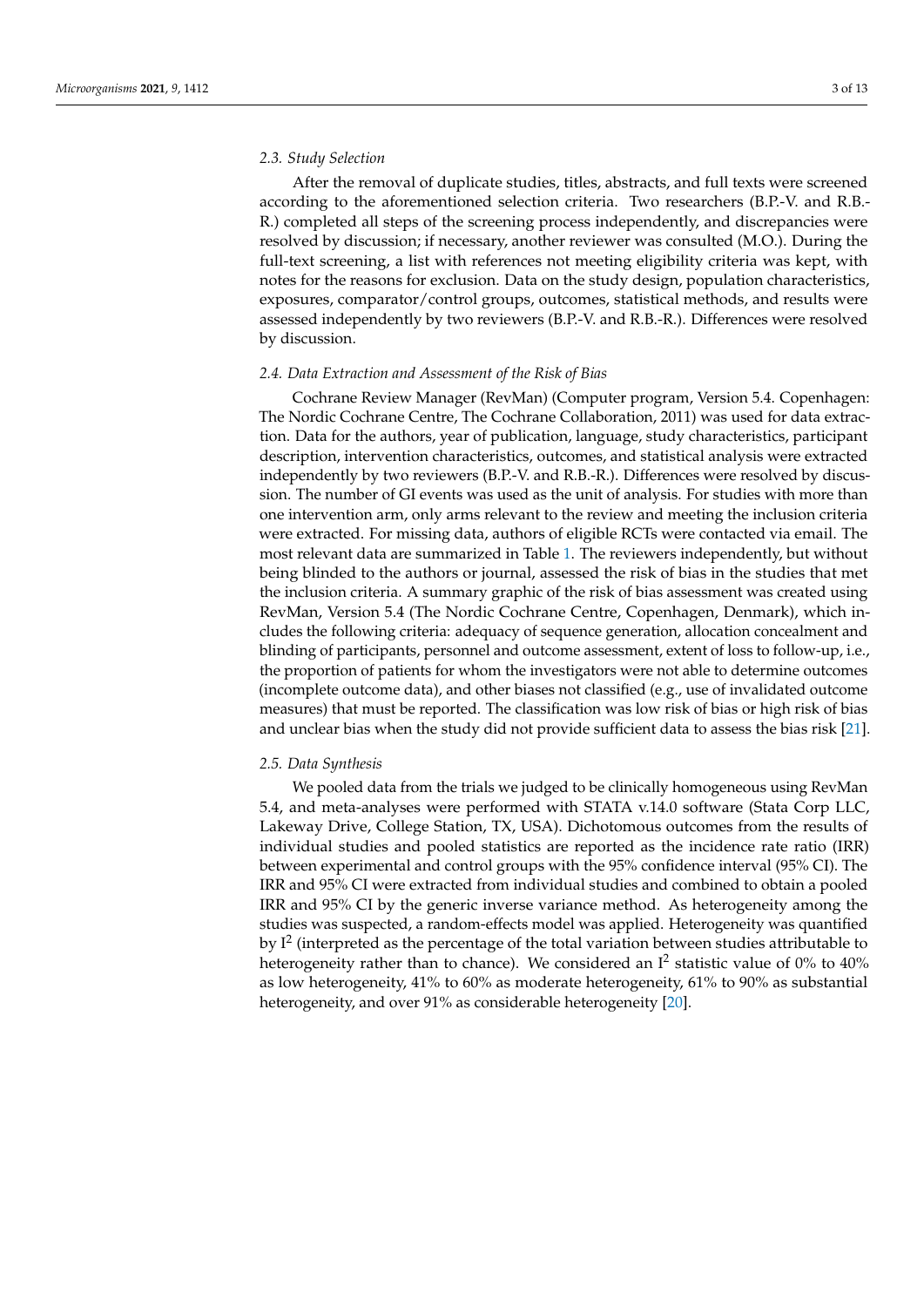| <b>Authors (Year)</b>    | <b>Study Design</b>                            | <b>Setting</b>                                                                                                                                                                                                                                                                                            | N                                                                                                 | Sample                                                         | Intervention                                                                                                                                                                                                                                                | Time of<br>Intervention    | <b>Findings Summary</b>                                                                      |
|--------------------------|------------------------------------------------|-----------------------------------------------------------------------------------------------------------------------------------------------------------------------------------------------------------------------------------------------------------------------------------------------------------|---------------------------------------------------------------------------------------------------|----------------------------------------------------------------|-------------------------------------------------------------------------------------------------------------------------------------------------------------------------------------------------------------------------------------------------------------|----------------------------|----------------------------------------------------------------------------------------------|
| Gil-Campos et al. (2012) | RCT, double blind,<br>controlled, multi-center | Hospital Virgen de las<br>Nieves (Granada,<br>Spain), Hospital Reina<br>Sofía (Córdoba, Spain),<br>Hospital Carlos Haya<br>(Málaga, Spain)                                                                                                                                                                | Randomized: 137 (IG:66,<br>CG:71)<br>Analyzed at the end of<br>the study: $121$ (IG:61,<br>CG:60) | Healthy 1-month-old<br>infants with exclusively<br>formula-fed | Intervention: Standard<br>powdered infant formula <sup>a</sup><br>with GOS supplemented or<br>not with a probiotic strain.<br>Follow up: 4 visits<br>Experimental product and<br>dose L. fermentum CECT5716<br>$(8.4 \times 10^8 \text{ cftt/day})^b$       | From 1 to<br>6 months old  | IG: $\downarrow$ incidence of GI (IR:<br>$0.082 \pm 0.037$ vs. CG<br>$(IR: 0.283 \pm 0.068)$ |
| Maldonado et al. (2012)  | RCT, double blind,<br>controlled, multi-center | Hospital San Cecilio<br>(Granada, Spain),<br>Hospital Virgen de las<br>Nieves (Granada,<br>Spain), Hospital de<br>Poniente (El Ejido,<br>Almeria, Spain)                                                                                                                                                  | Randomized: 215<br>(IG:117, CG:98)<br>Analyzed at the end of<br>the study: 188 (IG:97,<br>CG:91)  | Healthy 6-month-old<br>infants, exclusively<br>formula-fed     | Intervention: Standard<br>powdered infant formula <sup>a</sup><br>with GOS supplemented or<br>not with a probiotic strain.<br>Follow up: 3 visits<br>Experimental product and<br>dose: : L. fermentum<br>CECT5716 ( $2 \times 10^8$ cfu/day)                | From 6 to<br>12 months old | IG: $\downarrow$ incidence of GI (IR:<br>$0.196 \pm 0.51$ ) vs. CG (IR:<br>$0.363 \pm 0.53$  |
| Maldonado et al. (2019)  | RCT, double blind,<br>controlled, multi-center | Hospital Virgen de las<br>Nieves (Granada,<br>Spain), Hospital Reina<br>Sofía (Córdoba, Spain),<br>Pediatric Clinic<br>Roquetas de Mar<br>(Almeria, Spain),<br>Pediatric Clinic Cristo<br>de la Salud (Granada,<br>Spain), 7 Pediatric<br>Services from the<br>Andalusian Public<br>Health System (Spain) | Randomized: 160<br>(IG1:83, CG:77)<br>Analyzed per-protocol:<br>126 (IG1:65, CG:61)               | Healthy 1-month-old<br>infants, exclusively<br>formula-fed     | Intervention: Standard<br>powdered infant formula <sup>a</sup><br>supplemented or not with a<br>probiotic strain. Follow up:<br>6 visits<br>Experimental product and<br>dose: : L. fermentum CECT5716<br>$(1 \times 10^9 - 8 \times 10^8 \text{ cftt/day})$ | From 1 to<br>12 months old | IG: $\downarrow$ incidence of GI (IR:<br>$0.385 \pm 0.077$ vs. CG<br>$(IR: 0.689 \pm 0.106)$ |

**Table 1.** Summary of characteristics of included studies.

<span id="page-3-0"></span>Abbreviations: cfu, colony-forming units; RCT, randomized clinical trial; GOS, galactooligosaccharides; IG, intervention group; CG, control group; IR, incidence rate; GI, gastrointestinal infection. <sup>a</sup> The standard powdered infant formula had a nutritional composition in accordance with current EU regulations for both starter and follow-on formula. <sup>b</sup> Data kindly provided by the authors. <sup>c</sup> The daily consumption of the formula corresponded to an average dosage of probiotic bacteria of  $1\times10^9$  cfu/day up to 6 months and 7–8  $\times$   $10^8$  cfu/day between 6 and 12 months.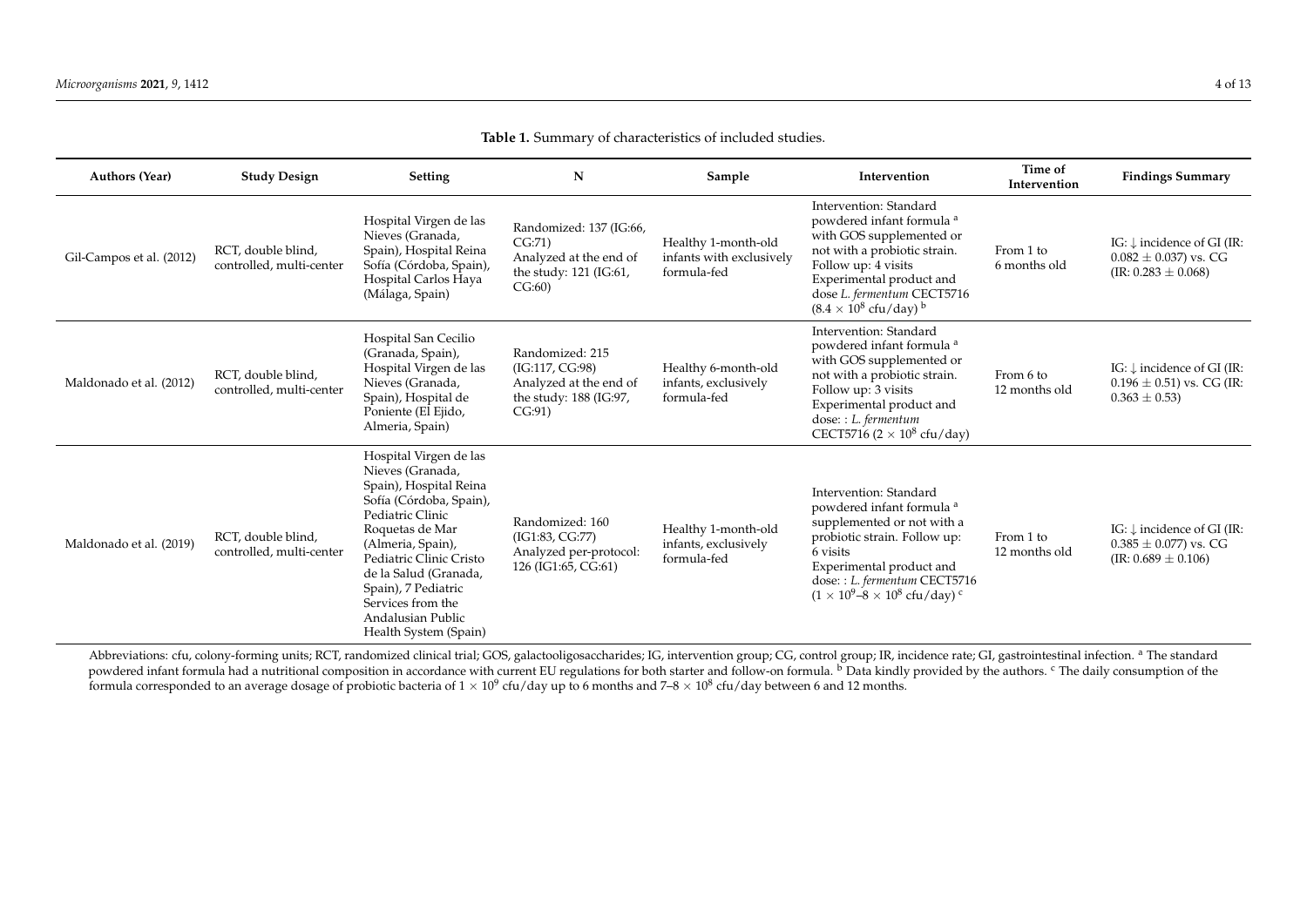#### *2.6. Quality of the Evidence*

We graded the strength of the body of evidence for the effect of *L. fermentum* CECT5716 on the incidence rate of GIs in infants using the criteria of the Grading of Recommendations Assessment, Development, and Evaluation (GRADE) method [\[22\]](#page-10-20), as modified by the Cochrane Handbook for Systematic Reviews of Interventions [\[23\]](#page-10-21). This approach assesses five key domains: risk of bias, heterogeneity, directness, precision of the evidence, and risk of publication bias. We separately report the applicability of the body of evidence based on descriptions of the populations, interventions, comparators, duration of study, and settings of the included studies. To evaluate publication bias, we intended to use a test for funnel plot asymmetry offered by [\[24\]](#page-10-22); however, publication bias was not formally assessed using a funnel plot due to the small number of studies (<10) included in the meta-analysis.

#### **3. Results**

Figure [1](#page-4-0) shows the RCTs retrieved and selected through the literature search. A total of 68 records were obtained using the equation proposed in the different databases (MEDLINE, WoS and Cochrane). Following the removal of duplicates, 58 references were included in the title screening. The topic under review was not addressed by 39 abstracts, and these studies were therefore excluded. The abstracts of the remaining 19 publications were screened for eligibility following the PICOS criteria. Articles that did not follow the PICOS criteria, study protocols, or conference abstracts were excluded. Ultimately, three publications were considered suitable for a detailed evaluation of full-text reports and included in the systematic review and meta-analysis [\[4,](#page-10-3)[25](#page-11-0)[,26\]](#page-11-1).

<span id="page-4-0"></span>

**Figure 1.** PRISMA flow diagram illustrating the selection process of included studies. Fi**gure 1.** PRISMA flow diagram illustrating the selection process of included studies.<br>
In all the selection process of included studies.<br>
The selection process of included studies.<br>
In all the selection process of includ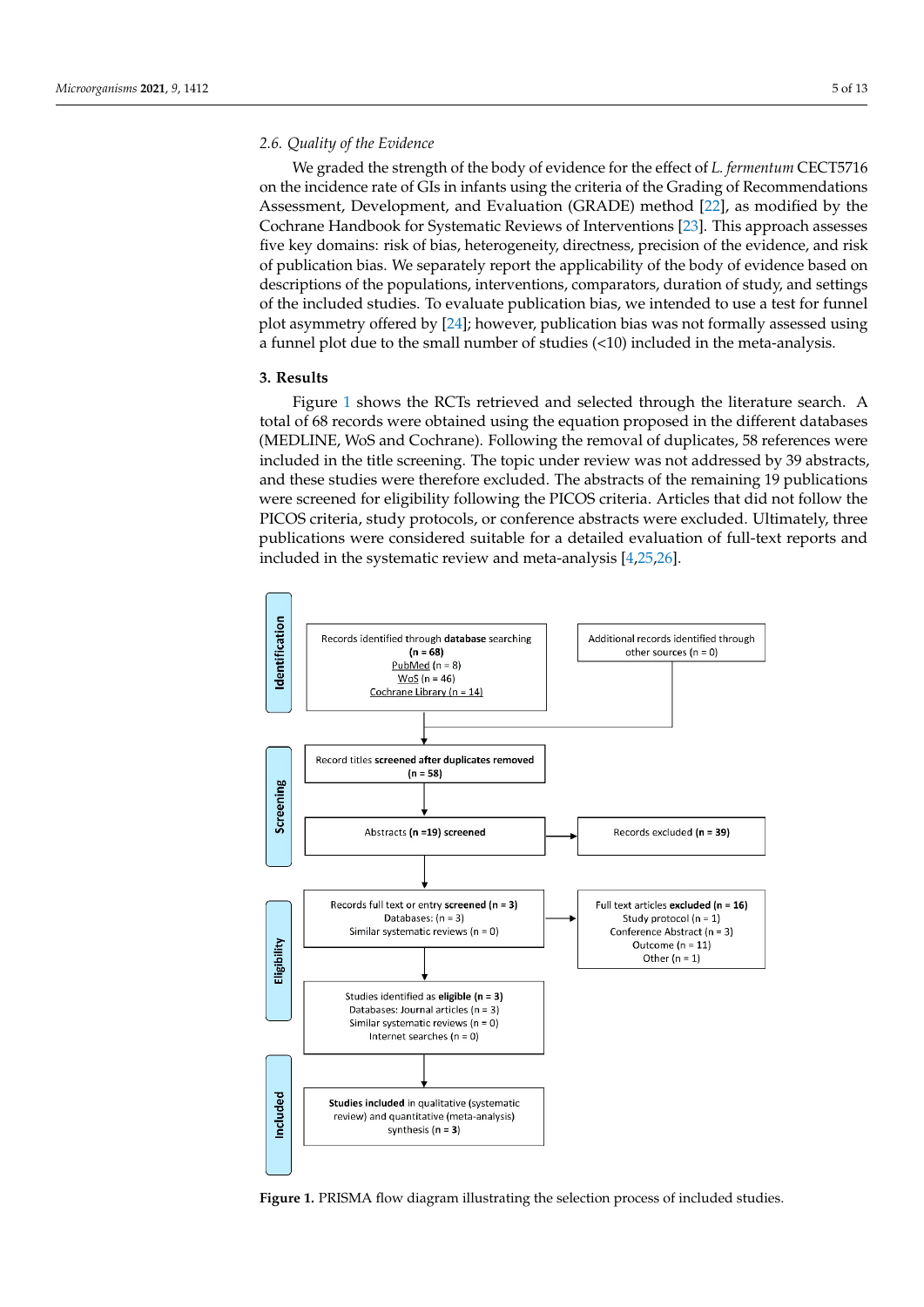#### *3.1. Study Characteristics*

The characteristics of the included RCTs are presented in Table [1.](#page-3-0) The included randomized trials of a total of 512 infants, of whom 435 were followed up. All included studies were double-blind, randomized, controlled trials and published in English. All studies were conducted in Spain [\[4](#page-10-3)[,25,](#page-11-0)[26\]](#page-11-1). Two were published in 2012 [\[4,](#page-10-3)[24\]](#page-10-22), and the other was published in 2019 [\[25\]](#page-11-0). All the studies included healthy infants exclusively fed formula, with an age ranging from one month  $[4,25]$  $[4,25]$  to six months  $[24]$ . The diagnosis of infectious disease was made by the pediatrician based on specific symptoms and standardized definition. The primary outcome evaluated in Gil-Campos et al. and in Maldonado et al. (2019) was the average weight gain between baseline and four months of age [\[4](#page-10-3)[,25\]](#page-11-0). In both studies, the incidence of GIs was one of the secondary outcomes, as defined as loose or watery stools  $\geq$ 3 times/day, with or without fever or vomiting [\[4,](#page-10-3)[25\]](#page-11-0). However, in Maldonado et al. (2012) (infants age: 6–12 months), the incidence of GI (as a primary outcome) was the occurrence of loose or watery stool  $\geq$ 4 times/day, with or without a fever or vomiting [\[24\]](#page-10-22).

*The daily dose of L. fermentum* CECT5716 administrated was  $8.4 \times 10^8$  colony-forming units (cfu) in Gil-Campos et al. [\[4\]](#page-10-3), 1  $\times$  10 $^9$  cfu up to six months, and 7–8  $\times$  10 $^8$  cfu between six and 12 months in Maldonado et al. (2019) [\[25\]](#page-11-0) and 2  $\times$  10<sup>8</sup> cfu in Maldonado et al. (2012) [\[24\]](#page-10-22). The duration of the intervention period ranged from five to 11 months. In all the studies, *L. fermentum* CECT5716 was administered as an ingredient of a standard powdered infant formula with a nutritional composition in accordance with current EU regulations. Maldonado et al. (2012) [24] and Gil-Campos et al. [4] supplemented infant formula with galactooligosaccharides (GOSs) (0.4 and 0.3 g/100 mL, respectively) along with probiotics to provide a symbiotic mixture; their control formula also contained GOSs in the same amount. Follow-up visits were performed by pediatricians at baseline and every two months in the case of Gil-Campos et al. and at baseline and every three months in Maldonado et al. (2012) and (2019) [24,25].

> The concentration of the probiotic in the formula was analyzed and confirmed every two months in the three RCTs. Regarding safety, all formulas were well tolerated, and compliance was good. Furthermore, no adverse effects related to formula consumption were reported.

#### *3.2. Overall Results*  $G$  data from the three includes were synthesized in a random-effect synthesized in a random-effect system of  $G$

GI data from the three included studies were synthesized in a random-effects model. A forest plot shows the results of the analysis, with the sample size and number of GI events for each group in each study (Figure [2\)](#page-5-0). Additionally, the IRR with 95% CI were noted, with the incidence rate of GIs being lower in the intervention group in all studies. Pooled results showed a significant reduction in the incidence rate of GIs in children receiving *L. fermentum* CECT5716 with children receiving the placebo (n = 435, IRR: 0.52, 95% CI: 0.364. **p** = 0.0004). Here 0.36–0.74,  $p = 0.0004$ ). Heterogeneity between studies was moderate ( $I^2 = 54.5$ %) (Figure [2\)](#page-5-0).

<span id="page-5-0"></span>

| <b>Study</b>                               | L. Fermentum CECT5716<br><b>GI Events</b> | Total | Control<br><b>GI Events</b> | Total | Incidence Rate Ratio (95% CI) |                     | Weight |
|--------------------------------------------|-------------------------------------------|-------|-----------------------------|-------|-------------------------------|---------------------|--------|
| Gil-Campos M et al. 2012                   | 5                                         | 61    | 17                          | 60    |                               | $0.29$ [0.09, 0.83] | 10.2%  |
| Maldonado J et al. 2012                    | 19                                        | 97    | 33                          | 91    |                               | $0.54$ [0.31, 0.95] | 42.3%  |
| Maldonado J et al. 2019                    | 25                                        | 65    | 42                          | 61    |                               | 0.56 [0.33, 0.94]   | 47.5%  |
| Overall                                    | 49                                        | 223   | 92                          | 212   |                               | $0.52$ [0.36, 0.74] | 100%   |
| $Z = 3.57$ ; $P = 0.0004$ ; $I^2 = 54.5\%$ |                                           |       |                             |       | 0.5<br>0.2<br>0.1             |                     |        |

Figure 2. Forest plots illustrating the effect of L. fermentum CECT5716 interventions on the incidence of GIs in formula-fed infants. Abbreviations: CI, confidence interval; GI, gastrointestinal infection. infants. Abbreviations: CI, confidence interval; GI, gastrointestinal infection.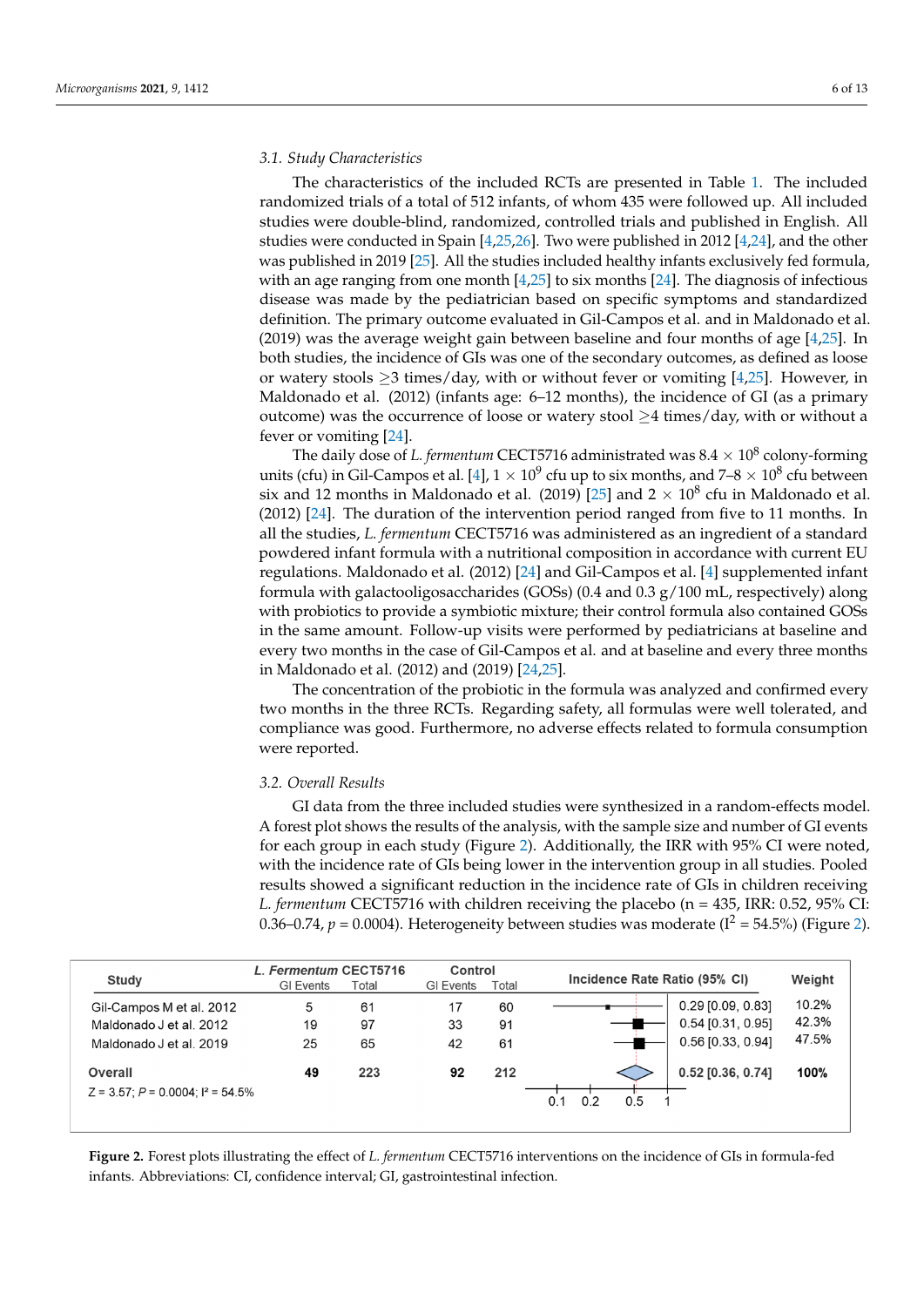#### *3.3. Risk of Bias Assessment*

The results of the bias risk assessment of the included studies are summarized in Figure [3.](#page-6-0) None of the included studies were rated as having a low risk of bias for all items of the assessment tool. Two studies received no high risk of bias ratings [\[4,](#page-10-3)[25\]](#page-11-0). All studies were found to have employed adequate random sequence-generation methods and suitable methodology for the blinding of participants and personnel, clearly described all missing data (if any), and reported all outcomes (Figure [3\)](#page-6-0). Only one study presented incomplete information about the blinding of the outcome assessment [\[4\]](#page-10-3). In all three studies, insufficient information on allocation concealment was provided. Finally, one study presented a high risk of bias because of a lack of declared conflict of interest of one *Microorganisms* **2021**, *9*, x 8 of 14 author who was an employee of the company that funded the RCT [\[24\]](#page-10-22).

<span id="page-6-0"></span>

**Figure 3.** Summary of risk of bias assessment of included studies. Green (+): Low risk; Red (−): **Figure 3.** Summary of risk of bias assessment of included studies. Green (+): Low risk; Red (−): High risk; Yellow (?): Unclear risk. High risk; Yellow (?): Unclear risk.

#### *3.4. GRADE Assessment 3.4. GRADE Assessment*

All the studies presented in this meta-analysis were RCTs, which are considered to All the studies presented in this meta-analysis were RCTs, which are considered to provide the highest quality of evidence; however, the quality of the body of evidence was provide the highest quality of evidence; however, the quality of the body of evidence was considered moderate. As indicated in the risk of bias assessment, only one study presented one of the evaluated items as having a high risk of bias; thus, we considered that there were no limitations that may bias estimates of the treatment effect. The number of studies included in the meta-analysis hindered the performance of subgroup analyses to identify a plausible explanation for the moderate heterogeneity found, prompting the downgrading of the strength of the body of evidence from high to moderate. Moreover, the evidence was direct because all the studies presented data on GI events diagnosed by a pediatrician based on specific symptoms and standardized definitions. The precision of the effect estimate was assessed by considering the 95% CI, which was found to be of moderate width. Although publication bias was not formally assessed using a funnel plot due to the small number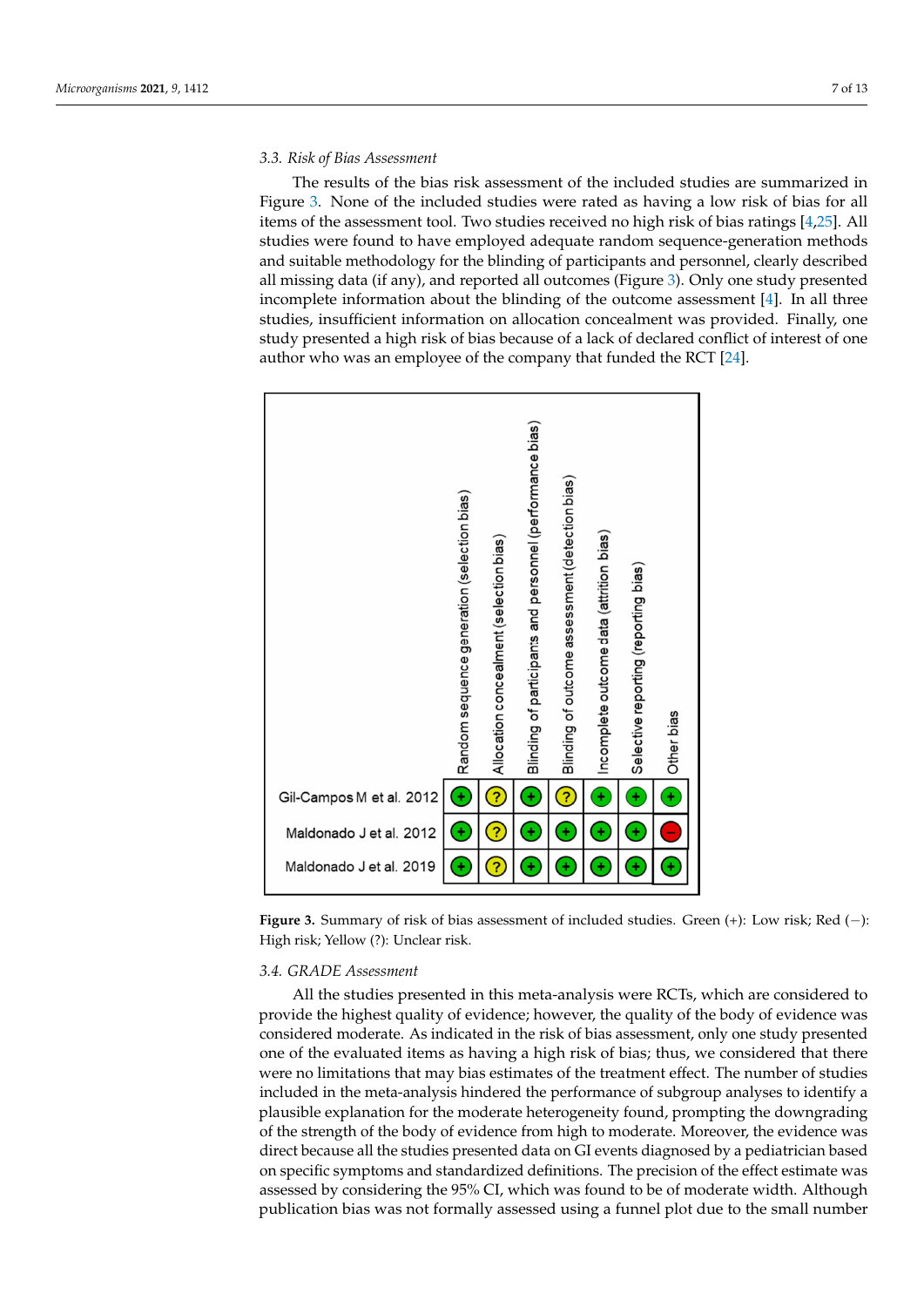of studies, there was a low probability of unreported studies due to the specificity of the review question.

#### **4. Discussion**

The current systematic review examined RCTs evaluating the effect of *L. fermentum* CECT5716 on the incidence rate of GIs in infants. Meta-analysis showed evidence for a significant preventive effect of *L. fermentum* CECT5716 administration against GIs. A significant reduction of 48% in the incidence rate in infants receiving *L. fermentum* CECT5716 was reported in comparison with those receiving the placebo (IRR: 0.52, 95% CI: 0.36–0.74,  $p = 0.0004$ ). Gil-Campos et al. reported the largest significant finding, with a reduced incidence of diarrhea of 71% compared with the control group (IRR: 0.29, 95% CI: 0.09–0.83,  $p = 0.018$  [\[4\]](#page-10-3). Furthermore, Maldonado et al. (2012) showed a significant reduction of 46% compared with controls (IRR: 0.54, 95% CI: 0.31–0.95, *p* = 0.032) [\[24\]](#page-10-22). Finally, Maldonado et al. (2019) reported similar data, with a reduction of 44% vs. controls (IRR: 0.56, 95% CI: 0.33–0.94,  $p = 0.014$ ) [\[25\]](#page-11-0). Moreover, the lack of a high risk of bias identified during the assessment increased confidence in the findings of these RCTs.

GI is the major cause of acute diarrhea and has been proposed as an important target for the beneficial effects of probiotics on pediatric diseases [\[27](#page-11-2)[,28\]](#page-11-3). Diarrhea, as one of the gastrointestinal disorders that commonly occurs, causes distress to infants and parents and leads to a cascade of discomfort, with repetitive consultations with health care providers [\[29\]](#page-11-4). Diarrhea is a major infectious cause of childhood morbidity and mortality worldwide [\[30\]](#page-11-5) with an emotional and economic burden for the families of affected children, as well as a burden on society [\[31\]](#page-11-6). In fact, reports of GIs in many industrialized countries continue to increase and are largely related to waterborne and foodborne outbreaks [\[32\]](#page-11-7), which can cause pediatric caregivers to misuse primary care and GI specialized care, driving unnecessary investigations and pharmacological treatments [\[33\]](#page-11-8).

Over the last few years, there have been an increasing appreciation and emphasis on promoting breast milk feeding to enhance infant health, growth, and development. Indeed, as a source of commensal bacteria that further enhanced infant health, breast milk offers further benefits associated with breastfeeding, including protection against pathogens, promotion of gut colonization by beneficial microbes, and, therefore, reduced incidences of gastrointestinal disease [\[34\]](#page-11-9). The isolation of potential probiotic strains from milk has been the focus of some investigations [\[12](#page-10-11)[,35\]](#page-11-10). Overall, the early stages of life represent an opportunistic period in which the gut microbiota may be more prone to changes caused by interventions involving probiotics, prebiotics, or their combinations [\[36\]](#page-11-11). Their administration during the perinatal period and lactation to favor infant gut colonization with potentially beneficial bacteria has been proposed based on the strength of evidence that bacteria are transmitted from mother to neonate through direct contact with the maternal microbiota during birth and through the supply of breast-milk bacteria during lactation [\[37,](#page-11-12)[38\]](#page-11-13). Nevertheless, although probiotics may have preventive or therapeutic effects against diarrhea of various etiologies, not all probiotics are effective, and physicians must select preparations with proven efficacy [\[39\]](#page-11-14). *L. fermentum* CECT5716 is a probiotic strain originally isolated from four-day postpartum human milk [\[40\]](#page-11-15) and is therefore naturally found in human breast milk. Different mechanisms, including competitive phenomena, production of antibacterial compounds, and improvement of the immune response, have been attributed to the anti-infectious and bactericidal activities of *L. fermentum* CECT5716 [\[12](#page-10-11)[,13\]](#page-10-12).

Furthermore, the beneficial properties of prebiotics such as oligosaccharides mainly relay on their ability to modulate the gut microbiota composition and to generate fermentation products (short-chain fatty acids), providing anti-inflammatory and anti-infectious properties [\[41\]](#page-11-16). The administration of GOS along with the probiotic, both in Gil-Campos et al. [\[4\]](#page-10-3) and Maldonado et al. (2012) [\[25\]](#page-11-0), may explain a synergistic effect enhancing the beneficial effect of *L. fermentum* CECT5716. However, it is important to highlight that, in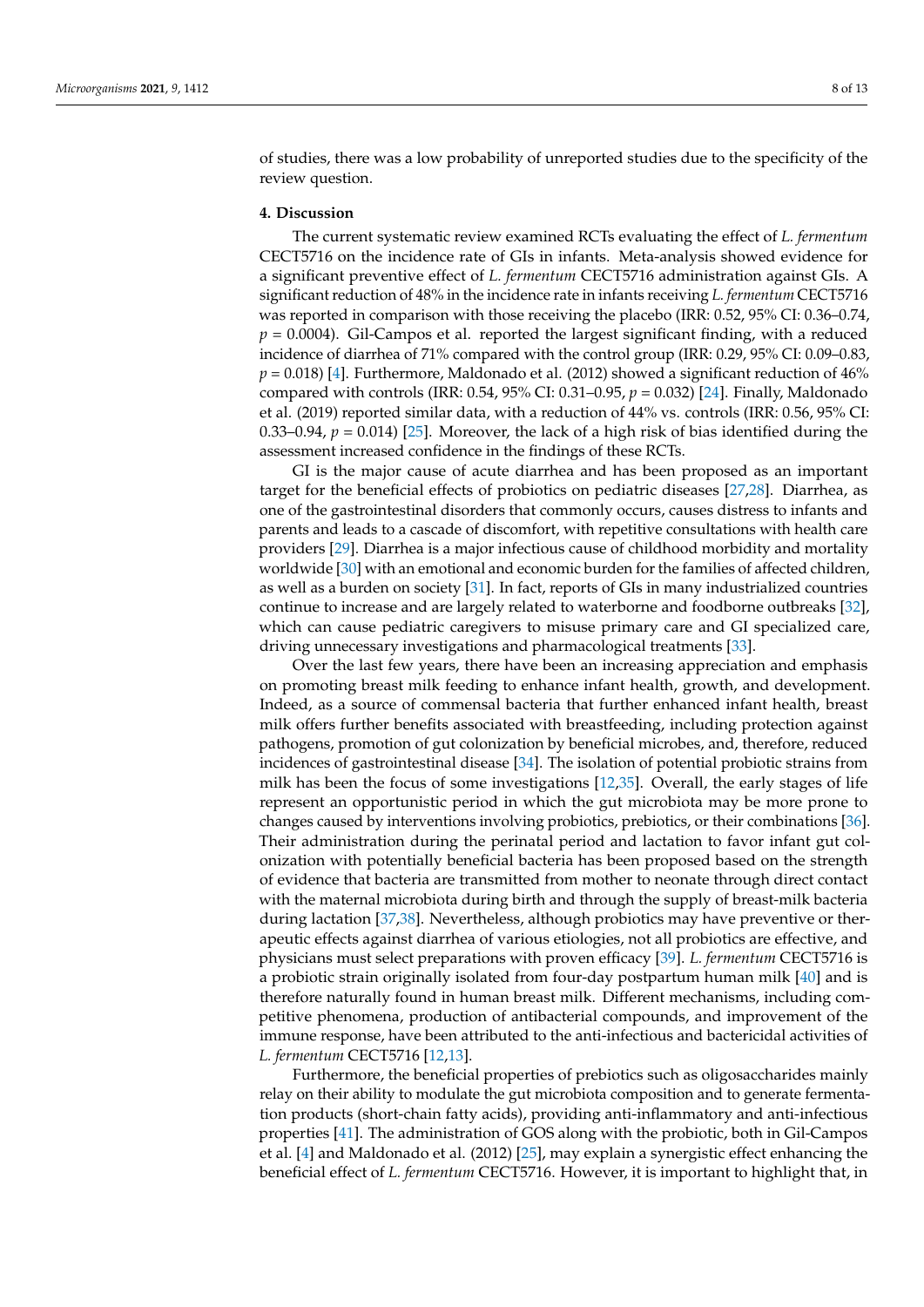these studies, the control formula also presented GOS, and therefore the potential effect that was observed is, at least mainly, exerted by the probiotic.

Regarding other probiotic strains, controversial findings have been reported. In some studies, *Bifidobacterium animalis* subsp. *lactis* BB-12 was administered (10 billion cfu/day) to 1-month-old infants for eight months [\[42\]](#page-11-17) and for two years [\[43\]](#page-11-18) to evaluate impacts on the risk of acute infectious diseases. The authors reported no significant differences compared with controls regarding the incidence of gastrointestinal infections, in accordance with the findings reported in other RCTs combining *B. animalis* subsp. *lactis* BB-12 with prebiotics [\[44\]](#page-11-19). In an RCT involving children aged six to 59 months with severe acute malnutrition, the combination of *B. animalis* subsp. *lactis* and *Lactobacillus rhamnosus* (10 billion cfu, 50:50) for 8–12 weeks had no effect on reducing diarrhea episodes during hospitalization, though it did reduce the number of days with diarrhea by 26% in outpatient treatment [\[45\]](#page-11-20). Other studies administrating the same combination of probiotics did not report a significant reduction in the incidence of GIs during the first seven months of life in 2-month-old infants [\[46\]](#page-11-21) or after six months in infants aged 8 to 14 months [\[47\]](#page-11-22). For *Lactobacillus plantarum* DSM9843, no beneficial effect was observed for the incidence of gastrointestinal symptoms in children who were prescribed antibiotics [\[48\]](#page-11-23); nor in *B. lactis* CNCM I-3446 in C-section delivered infants [\[49\]](#page-11-24) or combined with oligosaccharides in fullterm infants [\[50\]](#page-12-0). Nevertheless, another RCT involving healthy term infants 4 to 10 months old found that those fed a formula supplemented with *L. reuteri* or *B. lactis* BB-12 had fewer and shorter episodes of diarrhea compared with controls after 12 weeks [\[51\]](#page-12-1). Furthermore, a meta-analysis of three RCTs performed to assess the efficacy of *L. rhamnosus* administration to prevent healthcare-associated diarrhea concluded that compared with the placebo, this probiotic has the potential to reduce the overall incidence of healthcare-associated diarrhea, including rotavirus gastroenteritis [\[52\]](#page-12-2). According to the report published by the ESPGHAN Committee in 2016, the use of *L. rhamnosus* is recommended for preventing antibiotic-associated diarrhea in children [\[53\]](#page-12-3). Based on the data presented herein, *L. fermentum* CECT5716 is another promising candidate to reduce the incidence of GIs in 1- to 12-month-old infants.

#### **5. Strengths and Limitations**

Our systematic review has several strengths. The review was based on the methodology developed by Cochrane Collaboration and reported according to the PRISMA statement, and we sought to decrease the risk of bias (i.e., no filters were applied during the search strategy, attempts to identify unpublished trials). The risk of bias in the included trials was also assessed. Finally, our review focused on a single probiotic strain; thus, the findings are clinically relevant and applicable to practice. Nevertheless, the current meta-analysis has some limitations. First, only a small number of studies were available. However, all included studies were RCTs with more than 100 participants, which increased the methodological quality of the body of evidence, as outlined in the GRADE assessment [\[22\]](#page-10-20). Second, the unexplained moderate heterogeneity found downgraded the quality of the evidence. Another limitation is the fact that one of the studies [\[24\]](#page-10-22) used a different dose of the probiotic compared to the other two [\[4](#page-10-3)[,25\]](#page-11-0). Although some studies found a relationship between dose and the observed effect for other probiotic strains [\[54](#page-12-4)[,55\]](#page-12-5), the results observed in this meta-analysis did not support a dose–response effect for *L. fermentum* CECT5716. This observation is also in agreement with the nondependent dose effect exerted by *L. fermentum* for other applications [\[16\]](#page-10-15). Finally, although GI was diagnosed by a pediatrician in all three studies, the definition of diarrhea was not homogeneous. Indeed, the Consensus Group on Outcome Measures Made in Pediatric Enteral Nutrition Clinical Trials (COMMENT) agreed that consensus for a core set of outcomes with agreed definitions, including those related to acute diarrhea, should be reached and that these outcomes should be measured and reported in nutritional trials [\[56\]](#page-12-6).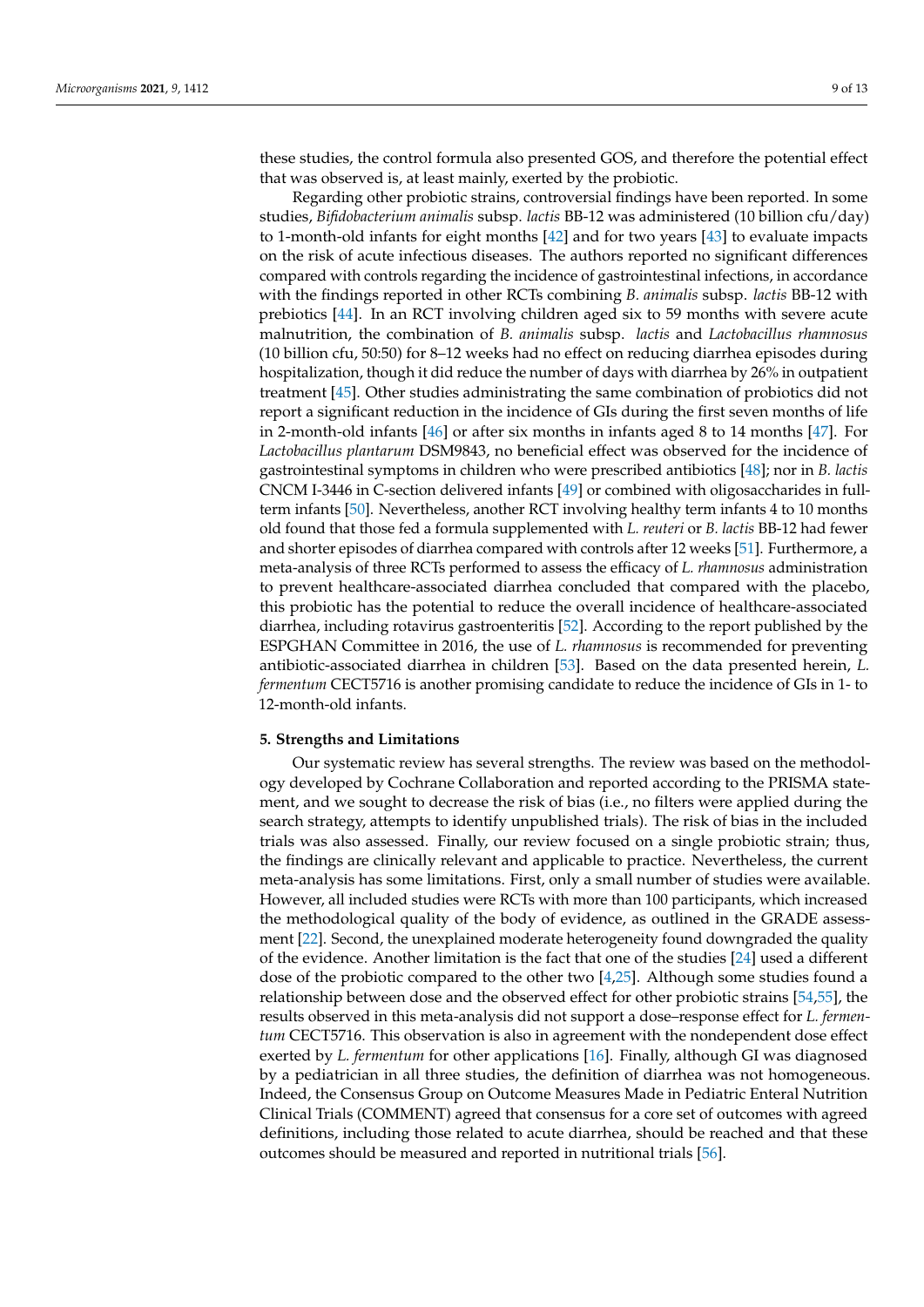# **6. Implications**

In Europe, it is estimated that the incidence of acute GI ranges from 0.5 to 2 episodes per child per year in those under the age of three [\[57\]](#page-12-7). Effective preventive strategies for this pathology, which is a major reason for hospitalization in this age range, are required to improve infant health. The data reported are promising, and early administration of *L. fermentum* CECT5716 might be effective as a preventive therapy for GI.

Furthermore, breastfed infants have a lower incidence of infections than those fed with formula. Hence, formula milk is increasingly being supplemented with probiotics, prebiotics, or symbiotics to achieve an intestinal microbiota in formula-fed infants similar to that in breastfed infants. The current meta-analysis strengthens the evidence with regard to the effect of formula milk supplemented with *L. fermentum* CECT5716 for preventing GIs in infants from birth to one year of life. Additionally, this supplementation has been demonstrated to be well tolerated and without adverse effects. Nevertheless, given the study population, more evidence is necessary. Further studies including groups with a larger number of infants and longer time periods are recommended for applying specific recommendations. Follow-up studies will also be useful to guarantee the effect and safety. Only Gil-Campos et al. performed follow-up to evaluate long-term effects after three years [\[58\]](#page-12-8). The authors declared that early administration was safe, with no differences in infection incidence in comparison to control formula during the follow-up period. Thus, future RCTs should include subsequent monitoring after the intervention.

# **7. Conclusions**

The findings of this systematic review and meta-analysis suggest a beneficial effect of *L. fermentum* CECT5716, a probiotic strain naturally found in breast milk, on the prevention of GIs in infants up to 12 months old. The use of a milk formula containing doses from  $1 \times 10^9$  to 8.4  $\times$  10<sup>8</sup> cfu/day of this probiotic reduces the incidence of diarrhea events without causing adverse events. As only three RCTs have been performed thus far, further studies including a larger number of infants and a longer time period should be performed to determine whether the use of this strain during an early stage of life is an efficient preventive measure to reduce the incidence of GIs and to address specific recommendations.

**Supplementary Materials:** The following are available online at [https://www.mdpi.com/article/](https://www.mdpi.com/article/10.3390/microorganisms9071412/s1) [10.3390/microorganisms9071412/s1,](https://www.mdpi.com/article/10.3390/microorganisms9071412/s1) Supplementary Material S1: Preferred Reporting Items for Systematic Reviews and Meta-Analyses (PRISMA) statement, Supplementary Material S2: Detailed information of the search strategies.

**Author Contributions:** Conceptualization, B.P.-V. and M.O.; methodology, B.P.-V. and R.B.-R.; software, R.B.-R.; validation, B.P.-V., R.B.-R., and M.O.; formal analysis, R.B.-R.; investigation, B.P.-V., R.B.-R., and M.O.; resources, R.B.-R. and M.O.; data curation, B.P.-V. and R.B.-R.; writing—original draft preparation, B.P.-V. and R.B.-R.; writing—review and editing, M.O.; visualization, B.P.-V. and R.B.-R.; supervision, M.O.; project administration, M.O. All authors have read and agreed to the published version of the manuscript.

**Funding:** This research received no external funding.

**Institutional Review Board Statement:** All the studies were conducted according to the guidelines of the Declaration of Helsinki, and approved by the Regional Ethics Committee of the "Sistema Andaluz de Salud" (Seville, Spain).

**Informed Consent Statement:** Informed consent was obtained from all subjects involved in the studies.

**Acknowledgments:** The authors are thankful to all authors of the included studies for facilitating the procurement of additional study data.

**Conflicts of Interest:** B.P.-V. has been an employee of Biosearch Life. R.B.-R. and M.O. are employees of Biosearch Life. Biosearch Life is the owner of the patent for *L. fermentum* CECT5716. The authors declare no other conflict of interest.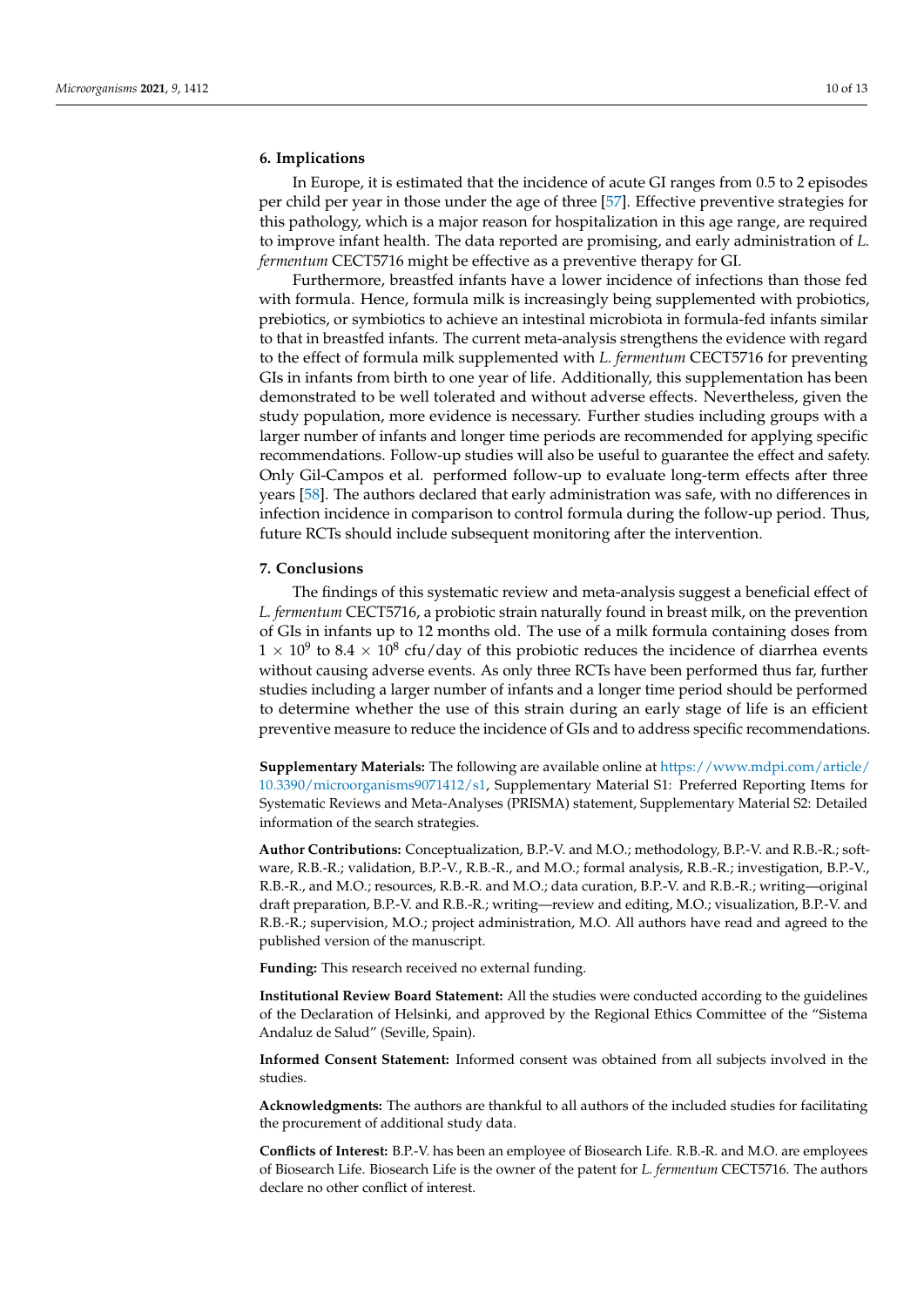### **References**

- <span id="page-10-0"></span>1. Cacho, N.T.; Lawrence, R.M. Innate immunity and breast milk. *Front. Immunol.* **2017**, *8*, 584. [\[CrossRef\]](http://doi.org/10.3389/fimmu.2017.00584)
- <span id="page-10-1"></span>2. Martín, R.; Langa, S.; Reviriego, C.; Jimínez, E.; Marín, M.L.; Xaus, J.; Fernández, L.; Rodríguez, J.M. Human milk is a source of lactic acid bacteria for the infant gut. *J. Pediatr.* **2003**, *143*, 754–758. [\[CrossRef\]](http://doi.org/10.1016/j.jpeds.2003.09.028)
- <span id="page-10-2"></span>3. Harmsen, H.J.M.; Wildeboer-Veloo, A.C.M.; Raangs, G.C.; Wagendorp, A.A.; Klijn, N.; Bindels, J.G.; Welling, G.W. Analysis of intestinal flora development in breast-fed and formula-fed infants by using molecular identification and detection methods. *J. Pediatr. Gastroenterol. Nutr.* **2000**, *30*, 61–67. [\[CrossRef\]](http://doi.org/10.1097/00005176-200001000-00019)
- <span id="page-10-3"></span>4. Gil-Campos, M.; López, M.Á.; Rodriguez-Benítez, M.V.; Romero, J.; Roncero, I.; Linares, M.D.; Maldonado, J.; López-Huertas, E.; Berwind, R.; Ritzenthaler, K.L.; et al. *Lactobacillus fermentum* CECT 5716 is safe and well tolerated in infants of 1–6 months of age: A Randomized Controlled Trial. *Pharmacol. Res.* **2012**, *65*, 231–238. [\[CrossRef\]](http://doi.org/10.1016/j.phrs.2011.11.016)
- <span id="page-10-4"></span>5. Bahl, R.; Frost, C.; Kirkwood, B.R.; Edmond, K.; Martines, J.; Bhandari, N.; Arthur, P. Infant feeding patterns and risks of death and hospitalization in the first half of infancy: Multicentre cohort study. *Bull. World Health Organ.* **2005**, *83*, 418–426.
- <span id="page-10-5"></span>6. Duijts, L.; Jaddoe, V.W.V.; Hofman, A.; Moll, H.A. Prolonged and exclusive breastfeeding reduces the risk of infectious diseases in infancy. *Pediatrics* **2010**, *126*, e18–e25. [\[CrossRef\]](http://doi.org/10.1542/peds.2008-3256)
- <span id="page-10-6"></span>7. Bond, D.M.; Morris, J.M.; Nassar, N. Study protocol: Evaluation of the probiotic *Lactobacillus fermentum* CECT5716 for the prevention of mastitis in breastfeeding women: A randomised controlled trial. *BMC Pregnancy Childbirth* **2017**, *17*, 148. [\[CrossRef\]](http://doi.org/10.1186/s12884-017-1330-8)
- <span id="page-10-7"></span>8. Wolvers, D.; Antoine, J.M.; Myllyluoma, E.; Schrezenmeir, J.; Szajewska, H.; Rijkers, G.T. Guidance for substantiating the evidence for beneficial effects of probiotics: Prevention and management of infections by probiotics. *J. Nutr.* **2010**, *140*, 698S–712S. [\[CrossRef\]](http://doi.org/10.3945/jn.109.113753) [\[PubMed\]](http://www.ncbi.nlm.nih.gov/pubmed/20107143)
- <span id="page-10-8"></span>9. Zheng, J.; Wittouck, S.; Salvetti, E.; Franz, C.M.A.P.; Harris, H.M.B.; Mattarelli, P.; O'toole, P.W.; Pot, B.; Vandamme, P.; Walter, J.; et al. A taxonomic note on the genus *Lactobacillus*: Description of 23 novel genera, emended description of the genus *Lactobacillus beijerinck* 1901, and union of *Lactobacillaceae* and *Leuconostocaceae*. *Int. J. Syst. Evol. Microbiol.* **2020**, *70*, 2782–2858. [\[CrossRef\]](http://doi.org/10.1099/ijsem.0.004107) [\[PubMed\]](http://www.ncbi.nlm.nih.gov/pubmed/32293557)
- <span id="page-10-9"></span>10. López-Huertas, E. Safety and efficacy of human breast milk *Lactobacillus fermentum* CECT 5716. A mini-review of studies with infant formulae. *Benef. Microbes* **2015**, *6*, 219–224. [\[CrossRef\]](http://doi.org/10.3920/BM2014.0091) [\[PubMed\]](http://www.ncbi.nlm.nih.gov/pubmed/25519525)
- <span id="page-10-10"></span>11. Lara-Villoslada, F.; Sierra, S.; Díaz-Ropero, M.P.; Rodríguez, J.M.; Xaus, J.; Olivares, M. Safety assessment of *Lactobacillus fermentum* CECT5716, a probiotic strain isolated from human milk. *J. Dairy Res.* **2009**, *76*, 216–221. [\[CrossRef\]](http://doi.org/10.1017/S0022029909004014) [\[PubMed\]](http://www.ncbi.nlm.nih.gov/pubmed/19281631)
- <span id="page-10-11"></span>12. Olivares, M.; Díaz-Ropero, M.P.; Martín, R.; Rodríguez, J.M.; Xaus, J. Antimicrobial potential of four *Lactobacillus* strains isolated from breast milk. *J. Appl. Microbiol.* **2006**, *101*, 72–79. [\[CrossRef\]](http://doi.org/10.1111/j.1365-2672.2006.02981.x)
- <span id="page-10-12"></span>13. Díaz-Ropero, M.P.; Martín, R.; Sierra, S.; Lara-Villoslada, F.; Rodríguez, J.M.; Xaus, J.; Olivares, M. Two *Lactobacillus* strains, isolated from breast milk, differently modulate the immune response. *J. Appl. Microbiol.* **2007**, *102*, 337–343. [\[CrossRef\]](http://doi.org/10.1111/j.1365-2672.2006.03102.x) [\[PubMed\]](http://www.ncbi.nlm.nih.gov/pubmed/17241338)
- <span id="page-10-13"></span>14. Peran, L.; Camuesco, D.; Comalada, M.; Nieto, A.; Concha, A.; Adrio, J.L.; Olivares, M.; Xaus, J.; Zarzuelo, A.; Galvez, J. *Lactobacillus fermentum*, a probiotic capable to release glutathione, prevents colonic inflammation in the TNBS model of rat colitis. *Int. J. Colorectal Dis.* **2006**, *21*, 737–746. [\[CrossRef\]](http://doi.org/10.1007/s00384-005-0773-y) [\[PubMed\]](http://www.ncbi.nlm.nih.gov/pubmed/16052308)
- <span id="page-10-14"></span>15. Peran, L.; Sierra, S.; Comalada, M.; Lara-Villoslada, F.; Bailón, E.; Nieto, A.; Concha, Á.; Olivares, M.; Zarzuelo, A.; Xaus, J.; et al. A comparative study of the preventative effects exerted by two probiotics, *Lactobacillus reuteri* and *Lactobacillus fermentum*, in the trinitrobenzenesulfonic acid model of rat colitis. *Br. J. Nutr.* **2007**, *97*, 96. [\[CrossRef\]](http://doi.org/10.1017/S0007114507257770)
- <span id="page-10-15"></span>16. Arroyo, R.; Martín, V.; Maldonado, A.; Jiménez, E.; Fernández, L.; Rodríguez, J.M. Treatment of Infectious Mastitis during Lactation: Antibiotics versus Oral Administration of *Lactobacilli* Isolated from Breast Milk. *Clin. Infect. Dis.* **2010**, *50*, 1551–1558. [\[CrossRef\]](http://doi.org/10.1086/652763) [\[PubMed\]](http://www.ncbi.nlm.nih.gov/pubmed/20455694)
- 17. Maldonado-Lobón, J.A.; Díaz-López, M.A.; Carputo, R.; Duarte, P.; Díaz-Ropero, M.P.; Valero, A.D.; Sañudo, A.; Sempere, L.; Ruiz-López, M.D.; Bañuelos, Ó.; et al. *Lactobacillus fermentum* CECT 5716 Reduces Staphylococcus Load in the Breastmilk of Lactating Mothers Suffering Breast Pain: A Randomized Controlled Trial. *Breastfeed. Med.* **2015**, *10*, 425–432. [\[CrossRef\]](http://doi.org/10.1089/bfm.2015.0070)
- <span id="page-10-16"></span>18. Hurtado, J.A.; Maldonado-Lobón, J.A.; Díaz-Ropero, M.P.; Flores-Rojas, K.; Uberos, J.; Leante, J.L.; Affumicato, L.; Couce, M.L.; Garrido, J.M.; Olivares, M.; et al. Oral Administration to Nursing Women of *Lactobacillus fermentum* CECT5716 Prevents Lactational Mastitis Development: A Randomized Controlled Trial. *Breastfeed. Med.* **2017**, *12*, 202–209. [\[CrossRef\]](http://doi.org/10.1089/bfm.2016.0173)
- <span id="page-10-17"></span>19. Moher, D.; Liberati, A.; Tetzlaff, J.; Altman, D.G. Preferred reporting items for systematic reviews and meta-analyses: The PRISMA statement. *J. Clin. Epidemiol.* **2009**, *62*, 1006–1012. [\[CrossRef\]](http://doi.org/10.1016/j.jclinepi.2009.06.005)
- <span id="page-10-18"></span>20. Cochrane Handbook for Systematic Reviews of Interventions|Cochrane Training. Available online: [https://training.cochrane.](https://training.cochrane.org/handbook/current) [org/handbook/current](https://training.cochrane.org/handbook/current) (accessed on 24 April 2021).
- <span id="page-10-19"></span>21. Chapter 8: Assessing Risk of Bias in a Randomized Trial | Cochrane Training. Available online: [https://training.cochrane.org/](https://training.cochrane.org/handbook/current/chapter-08) [handbook/current/chapter-08](https://training.cochrane.org/handbook/current/chapter-08) (accessed on 25 April 2021).
- <span id="page-10-20"></span>22. Oxman, A.D. Grading quality of evidence and strength of recommendations. *Br. Med. J.* **2004**, *328*, 1490–1494.
- <span id="page-10-21"></span>23. Chapter 15: Interpreting Results and Drawing Conclusions|Cochrane Training. Available online: [https://training.cochrane.org/](https://training.cochrane.org/handbook/current/chapter-15) [handbook/current/chapter-15](https://training.cochrane.org/handbook/current/chapter-15) (accessed on 28 April 2021).
- <span id="page-10-22"></span>24. Egger, M.; Smith, G.D.; Schneider, M.; Minder, C. Bias in meta-analysis detected by a simple, graphical test. *Br. Med. J.* **1997**, *315*, 629–634. [\[CrossRef\]](http://doi.org/10.1136/bmj.315.7109.629) [\[PubMed\]](http://www.ncbi.nlm.nih.gov/pubmed/9310563)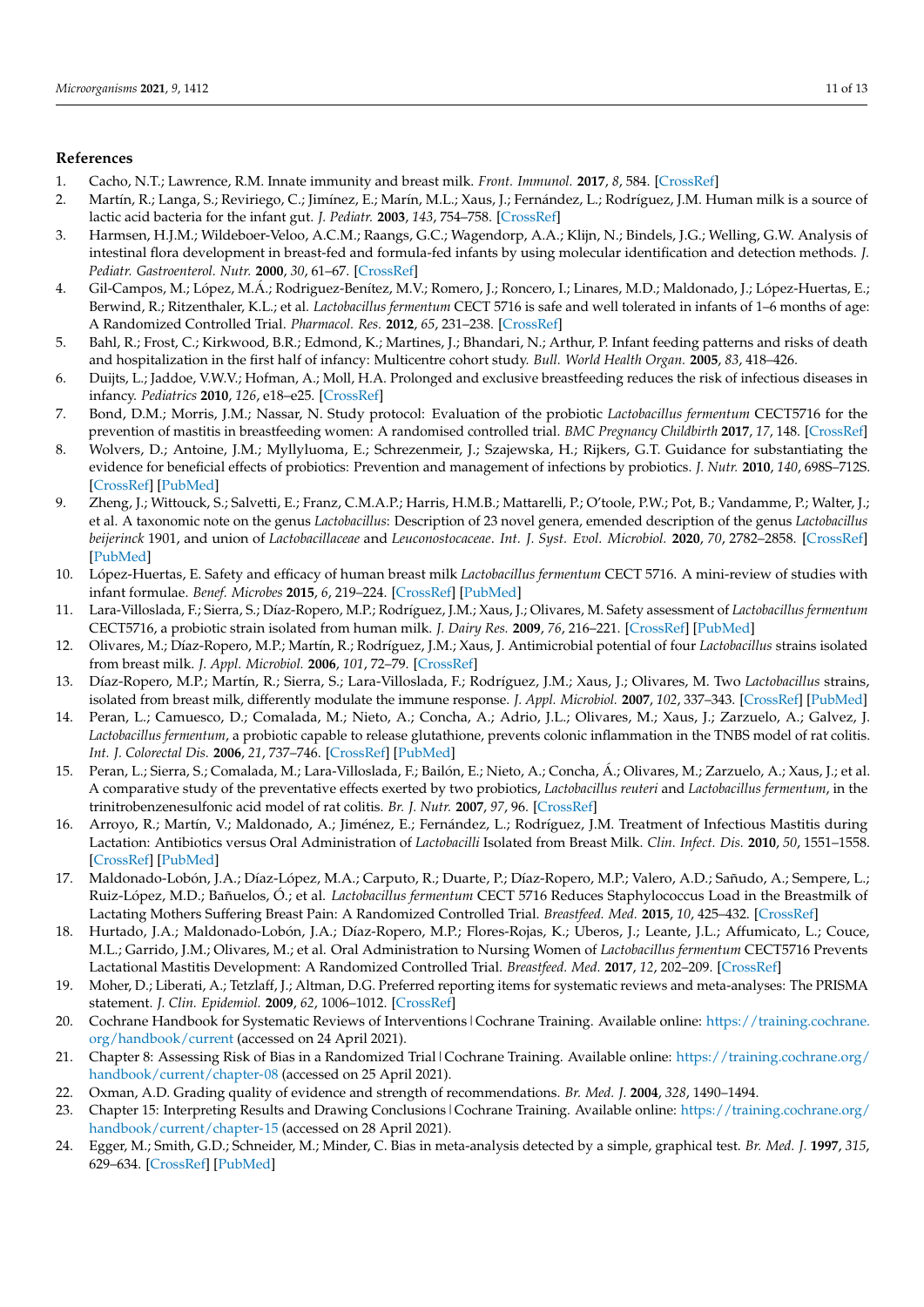- <span id="page-11-0"></span>25. Maldonado, J.; Cañabate, F.; Sempere, L.; Vela, F.; Sánchez, A.R.; Narbona, E.; López-Huertas, E.; Geerlings, A.; Valero, A.D.; Olivares, M.; et al. Human Milk Probiotic *Lactobacillus fermentum* CECT5716 Reduces the Incidence of Gastrointestinal and Upper Respiratory Tract Infections in Infants. *J. Pediatr. Gastroenterol. Nutr.* **2012**, *54*, 55–61. [\[CrossRef\]](http://doi.org/10.1097/MPG.0b013e3182333f18) [\[PubMed\]](http://www.ncbi.nlm.nih.gov/pubmed/21873895)
- <span id="page-11-1"></span>26. Maldonado, J.; Gil-Campos, M.; Maldonado-Lobón, J.A.; Benavides, M.R.; Flores-Rojas, K.; Jaldo, R.; Jiménez Del Barco, I.; Bolívar, V.; Valero, A.D.; Prados, E.; et al. Evaluation of the safety, tolerance and efficacy of 1-year consumption of infant formula supplemented with *Lactobacillus fermentum* CECT5716 Lc40 or Bifidobacterium breve CECT7263: A randomized controlled trial. *BMC Pediatr.* **2019**, *19*, 1–15. [\[CrossRef\]](http://doi.org/10.1186/s12887-019-1753-7) [\[PubMed\]](http://www.ncbi.nlm.nih.gov/pubmed/31630683)
- <span id="page-11-2"></span>27. Hashemi, A.; Villa, C.R.; Comelli, E.M. Probiotics in early life: A preventative and treatment approach. *Food Funct.* **2016**, *7*, 1752–1768. [\[CrossRef\]](http://doi.org/10.1039/C5FO01148E)
- <span id="page-11-3"></span>28. Lai, H.H.; Chiu, C.H.; Kong, M.S.; Chang, C.J.; Chen, C.C. Probiotic *Lactobacillus casei*: Effective for managing childhood diarrhea by altering gut microbiota and attenuating fecal inflammatory markers. *Nutrients* **2019**, *11*, 1150. [\[CrossRef\]](http://doi.org/10.3390/nu11051150)
- <span id="page-11-4"></span>29. Mahon, J.; Lifschitz, C.; Ludwig, T.; Thapar, N.; Glanville, J.; Miqdady, M.; Saps, M.; Quak, S.H.; Lenoir Wijnkoop, I.; Edwards, M.; et al. The costs of functional gastrointestinal disorders and related signs and symptoms in infants: A systematic literature review and cost calculation for England. *BMJ Open* **2017**, *7*, e015594. [\[CrossRef\]](http://doi.org/10.1136/bmjopen-2016-015594)
- <span id="page-11-5"></span>30. Fischer Walker, C.L.; Rudan, I.; Liu, L.; Nair, H.; Theodoratou, E.; Bhutta, Z.A.; O'Brien, K.L.; Campbell, H.; Black, R.E. Global burden of childhood pneumonia and diarrhoea. *Lancet* **2013**, *381*, 1405–1416. [\[CrossRef\]](http://doi.org/10.1016/S0140-6736(13)60222-6)
- <span id="page-11-6"></span>31. Zimmerman, C.M.; Bresee, J.S.; Parashar, U.D.; Riggs, T.L.; Holman, R.C.; Glass, R.I. Cost of diarrhea-associated hospitalizations and outpatient visits in an insured population of young children in the United States. *Pediatr. Infect. Dis. J.* **2001**, *20*, 14–19. [\[CrossRef\]](http://doi.org/10.1097/00006454-200101000-00004)
- <span id="page-11-7"></span>32. Farthing, M.J.G. Novel targets for the pharmacotherapy of diarrhoea: A view for the millennium. *J. Gastroenterol. Hepatol.* **2000**, *15*, G38–G45. [\[CrossRef\]](http://doi.org/10.1046/j.1440-1746.2000.02264.x) [\[PubMed\]](http://www.ncbi.nlm.nih.gov/pubmed/11100992)
- <span id="page-11-8"></span>33. Ferreira-Maia, A.P.; Matijasevich, A.; Wang, Y.P. Epidemiology of functional gastrointestinal disorders in infants and toddlers: A systematic review. *World J. Gastroenterol.* **2016**, *22*, 6547–6558. [\[CrossRef\]](http://doi.org/10.3748/wjg.v22.i28.6547)
- <span id="page-11-9"></span>34. Lyons, K.E.; Ryan, C.A.; Dempsey, E.M.; Ross, R.P.; Stanton, C. Breast Milk, a Source of Beneficial Microbes and Associated Benefits for Infant Health. *Nutrients* **2020**, *12*, 1039. [\[CrossRef\]](http://doi.org/10.3390/nu12041039)
- <span id="page-11-10"></span>35. Jara, S.; Sánchez, M.; Vera, R.; Cofré, J.; Castro, E. The inhibitory activity of *Lactobacillus* spp. isolated from breast milk on gastrointestinal pathogenic bacteria of nosocomial origin. *Anaerobe* **2011**, *17*, 474–477. [\[CrossRef\]](http://doi.org/10.1016/j.anaerobe.2011.07.008) [\[PubMed\]](http://www.ncbi.nlm.nih.gov/pubmed/21846506)
- <span id="page-11-11"></span>36. Milani, C.; Duranti, S.; Bottacini, F.; Casey, E.; Turroni, F.; Mahony, J.; Belzer, C.; Delgado Palacio, S.; Arboleya Montes, S.; Mancabelli, L.; et al. The First Microbial Colonizers of the Human Gut: Composition, Activities, and Health Implications of the Infant Gut Microbiota. *Microbiol. Mol. Biol. Rev.* **2017**, *81*, e00036-17. [\[CrossRef\]](http://doi.org/10.1128/MMBR.00036-17)
- <span id="page-11-12"></span>37. Schultz, M.; Göttl, C.; Young, R.J.; Iwen, P.; Vanderhoof, J.A. Administration of Oral Probiotic Bacteria to Pregnant Women Causes Temporary Infantile Colonization. *J. Pediatr. Gastroenterol. Nutr.* **2004**, *38*, 293–297. [\[CrossRef\]](http://doi.org/10.1097/00005176-200403000-00012)
- <span id="page-11-13"></span>38. Martín, R.; Jiménez, E.; Heilig, H.; Fernández, L.; Marín, M.L.; Zoetendal, E.G.; Rodríguez, J.M. Isolation of bifidobacteria from breast milk and assessment of the bifidobacterial population by PCR-denaturing gradient gel electrophoresis and quantitative real-time PCR. *Appl. Environ. Microbiol.* **2009**, *75*, 965–969. [\[CrossRef\]](http://doi.org/10.1128/AEM.02063-08)
- <span id="page-11-14"></span>39. Guarino, A.; Lo Vecchio, A.; Canani, R.B. Probiotics as prevention and treatment for diarrhea. *Curr. Opin. Gastroenterol.* **2009**, *25*, 18–23. [\[CrossRef\]](http://doi.org/10.1097/MOG.0b013e32831b4455)
- <span id="page-11-15"></span>40. Martín, R.; Olivares, M.; Marín, M.L.; Fernández, L.; Xaus, J.; Rodríguez, J.M. Probiotic potential of 3 *Lactobacilli* strains isolated from breast milk. *J. Hum. Lact.* **2005**, *21*, 8–17. [\[CrossRef\]](http://doi.org/10.1177/0890334404272393) [\[PubMed\]](http://www.ncbi.nlm.nih.gov/pubmed/15681631)
- <span id="page-11-16"></span>41. Kunz, C.; Rudloff, S. Potential anti-inflammatory and anti-infectious effects of human milk oligosaccharides. *Adv. Exp. Med. Biol.* **2008**, *606*, 455–465.
- <span id="page-11-17"></span>42. Taipale, T.; Pienihkkinen, K.; Isolauri, E.; Larsen, C.; Brockmann, E.; Alanen, P.; Jokela, J.; Söderling, E. *Bifidobacterium animalis* subsp. lactis BB-12 in reducing the risk of infections in infancy. *Br. J. Nutr.* **2011**, *105*, 409–416. [\[CrossRef\]](http://doi.org/10.1017/S0007114510003685) [\[PubMed\]](http://www.ncbi.nlm.nih.gov/pubmed/20863419)
- <span id="page-11-18"></span>43. Taipale, T.J.; Pienihäkkinen, K.; Isolauri, E.; Jokela, J.T.; Söderling, E.M. *Bifidobacterium animalis* subsp. lactis BB-12 in reducing the risk of infections in early childhood. *Pediatr. Res.* **2016**, *79*, 65–69. [\[CrossRef\]](http://doi.org/10.1038/pr.2015.174) [\[PubMed\]](http://www.ncbi.nlm.nih.gov/pubmed/26372517)
- <span id="page-11-19"></span>44. Bocquet, A.; Lachambre, E.; Kempf, C.; Beck, L. Effect of Infant and Follow-on Formulas Containing B lactis and Galacto- and Fructo-oligosaccharides on Infection in Healthy Term Infants. *J. Pediatr. Gastroenterol. Nutr.* **2013**, *57*, 180–187. [\[CrossRef\]](http://doi.org/10.1097/MPG.0b013e318297f35e)
- <span id="page-11-20"></span>45. Grenov, B.; Namusoke, H.; Lanyero, B.; Nabukeera-Barungi, N.; Ritz, C.; Mølgaard, C.; Friis, H.; Michaelsen, K.F. Effect of Probiotics on Diarrhea in Children With Severe Acute Malnutrition. *J. Pediatr. Gastroenterol. Nutr.* **2017**, *64*, 396–403. [\[CrossRef\]](http://doi.org/10.1097/MPG.0000000000001515)
- <span id="page-11-21"></span>46. Rautava, S.; Salminen, S.; Isolauri, E. Specific probiotics in reducing the risk of acute infections in infancy—A randomised, double-blind, placebo-controlled study. *Br. J. Nutr.* **2009**, *101*, 1722. [\[CrossRef\]](http://doi.org/10.1017/S0007114508116282)
- <span id="page-11-22"></span>47. Laursen, R.P.; Larnkjær, A.; Ritz, C.; Hauger, H.; Michaelsen, K.F.; Mølgaard, C. Probiotics and Child Care Absence Due to Infections: A Randomized Controlled Trial. *Pediatrics* **2017**, *140*, e20170735. [\[CrossRef\]](http://doi.org/10.1542/peds.2017-0735)
- <span id="page-11-23"></span>48. Olek, A.; Woynarowski, M.; Ahrén, I.L.; Kierku´s, J.; Socha, P.; Larsson, N.; Önning, G. Efficacy and Safety of *Lactobacillus plantarum* DSM 9843 (LP299V) in the Prevention of Antibiotic-Associated Gastrointestinal Symptoms in Children—Randomized, Double-Blind, Placebo-Controlled Study. *J. Pediatr.* **2017**, *186*, 82–86. [\[CrossRef\]](http://doi.org/10.1016/j.jpeds.2017.03.047)
- <span id="page-11-24"></span>49. Baglatzi, L.; Gavrili, S.; Stamouli, K.; Zachaki, S.; Favre, L.; Pecquet, S.; Benyacoub, J.; Costalos, C. Effect of Infant Formula Containing a Low Dose of the Probiotic *Bifidobacterium lactis* CNCM I-3446 on Immune and Gut Functions in C-Section Delivered Babies: A Pilot Study. *Clin. Med. Insights. Pediatr.* **2016**, *10*, 11–19. [\[CrossRef\]](http://doi.org/10.4137/CMPed.S33096) [\[PubMed\]](http://www.ncbi.nlm.nih.gov/pubmed/26997881)